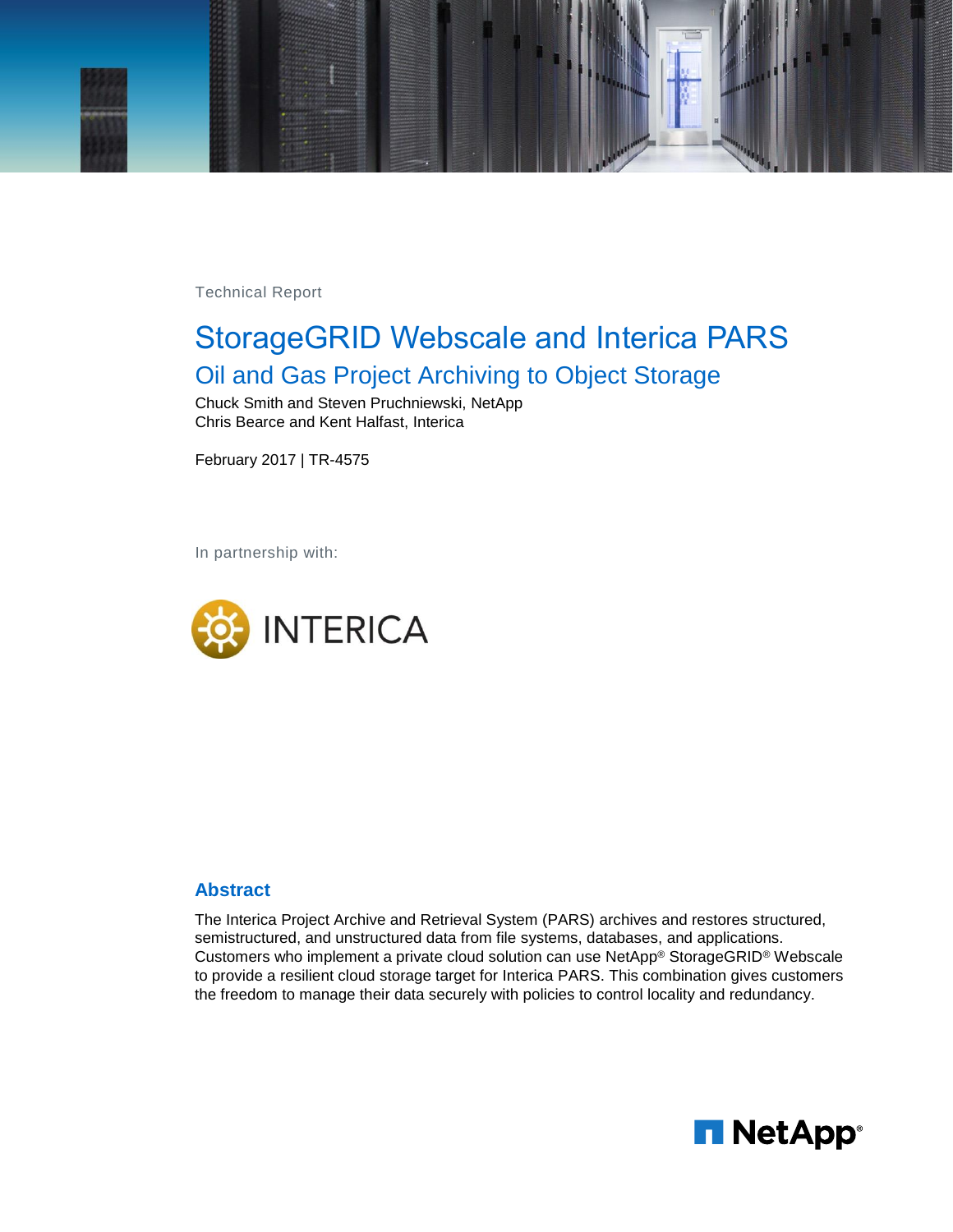### **TABLE OF CONTENTS**

| 1               |         |  |
|-----------------|---------|--|
| $\overline{2}$  |         |  |
|                 | 2.1     |  |
|                 | $2.2\,$ |  |
| 3               |         |  |
| 4               |         |  |
|                 | 4.1     |  |
|                 | 4.2     |  |
|                 | 4.3     |  |
|                 | 4.4     |  |
|                 | 4.5     |  |
|                 | 4.6     |  |
|                 | 4.7     |  |
|                 | 4.8     |  |
| 5               |         |  |
|                 | 5.1     |  |
|                 | 5.2     |  |
|                 | 5.3     |  |
|                 | 5.4     |  |
|                 | 5.5     |  |
| $6\phantom{1}6$ |         |  |
|                 | 6.1     |  |
|                 | 6.2     |  |
| 7               |         |  |

#### **LIST OF TABLES**

| Table 1) Metadata to add manually. |
|------------------------------------|
|------------------------------------|

## **LIST OF FIGURES**

|--|--|--|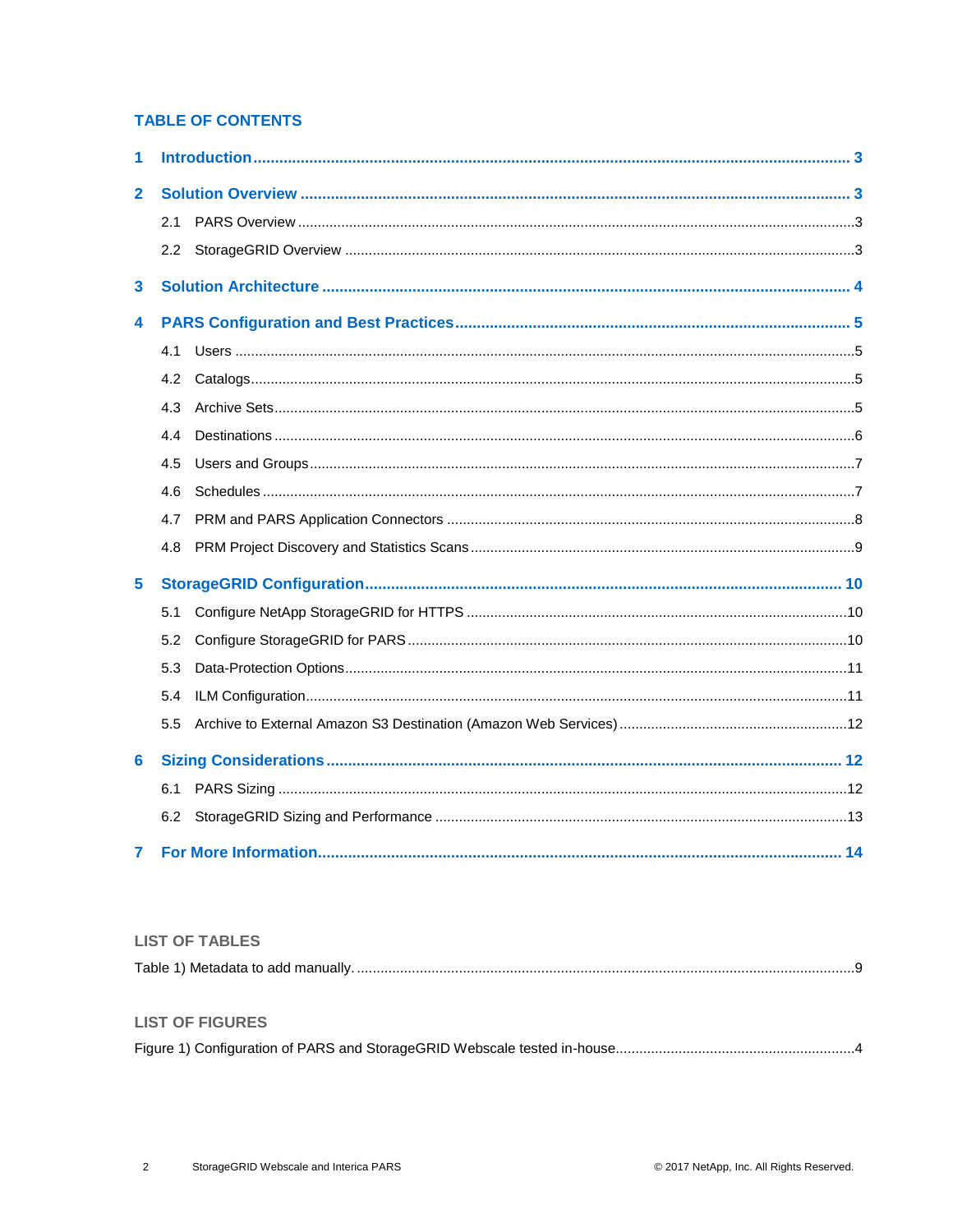# <span id="page-2-0"></span>**1 Introduction**

Oil and gas exploration companies are under the pressures of both time and cost. On one hand, the volume of project data that is generated by an increasingly diverse set of applications continues to grow while IT budgets continue to shrink. On the other hand, the desire to access even older projects nearly instantly is becoming a critical business concern, because reworking older data is more cost-effective than acquiring new data.

Multiple applications and client devices are proliferating petabytes of data across the globe. Geoscientists at each location increasingly demand 24/7 access from every device, and still IT must ensure the integrity and security of data.

As projects age, become inactive, or are put on hold, organizations must move data to lower-cost storage while protecting the results. And it is not just data that must be archived; metadata must be archived as well. Metadata includes information such as who worked the project, when it was last modified, the associated application version, where the project data is on a map, and so on.

Second- or third-tier storage for project archives must be more cost-effective than the production storage tier. It also requires metadata management, data searchability, retrievability, integrity, security, data movement, replication, and data migration over long periods. Compliance requirements mandate that the data be stored for years beyond the lifetime of the current physical storage media. To keep storage management operating costs down, data migration must become automatic and policy driven.

Most energy companies have used tape solutions for storing this dormant data, but retrieval of a sudden "hot again" project can be troublesome and lengthy and can often rely on "tribal" knowledge. And although tape storage is cost-effective, managing a tape infrastructure is not.

Organizations are trying to use cloud service providers to meet this archival storage need. They hope to leverage the cloud's promise of durability, availability, performance, and cost-effectiveness, but questions concerning access costs, data governance, and vendor lock-in are emerging as use of the cloud evolves.

Interica and NetApp have partnered to develop and certify a solution. Their joint solution meets the requirements for the data from these oil and gas projects to be archived to (and retrieved from) a global, enterprise-wise object storage repository.

# <span id="page-2-1"></span>**2 Solution Overview**

# <span id="page-2-2"></span>**2.1 PARS Overview**

The Project Archive and Retrieval System (PARS) archives and restores structured, semistructured, and unstructured data from file systems, databases, and applications.

Specifically constructed to manage large datasets, the system has been further tailored by Interica to accommodate the particular needs of the oil and gas industry during its 20+ years of use in this vertical. PARS supports archiving complete projects from well-known oil and gas applications such as Schlumberger Petrel, Landmark DecisionSpace, IHS Markit Kingdom, Paradigm Epos, and many others.

With this system, users can group these relevant data (and customizable metadata) from any source. They can also specify where PARS is to archive information, verify archived data against the original, search for archives based on the metadata, and more. A policy framework plus an Oracle Database allow the entry and extraction of metadata. The UI provides point-and-click access to management features, including archive, restore, delete, and replication.

# <span id="page-2-3"></span>**2.2 StorageGRID Overview**

NetApp StorageGRID Webscale is an enterprise-grade object store that supports widely adopted protocols such as Amazon Simple Storage Service (Amazon S3) and Swift. StorageGRID abstracts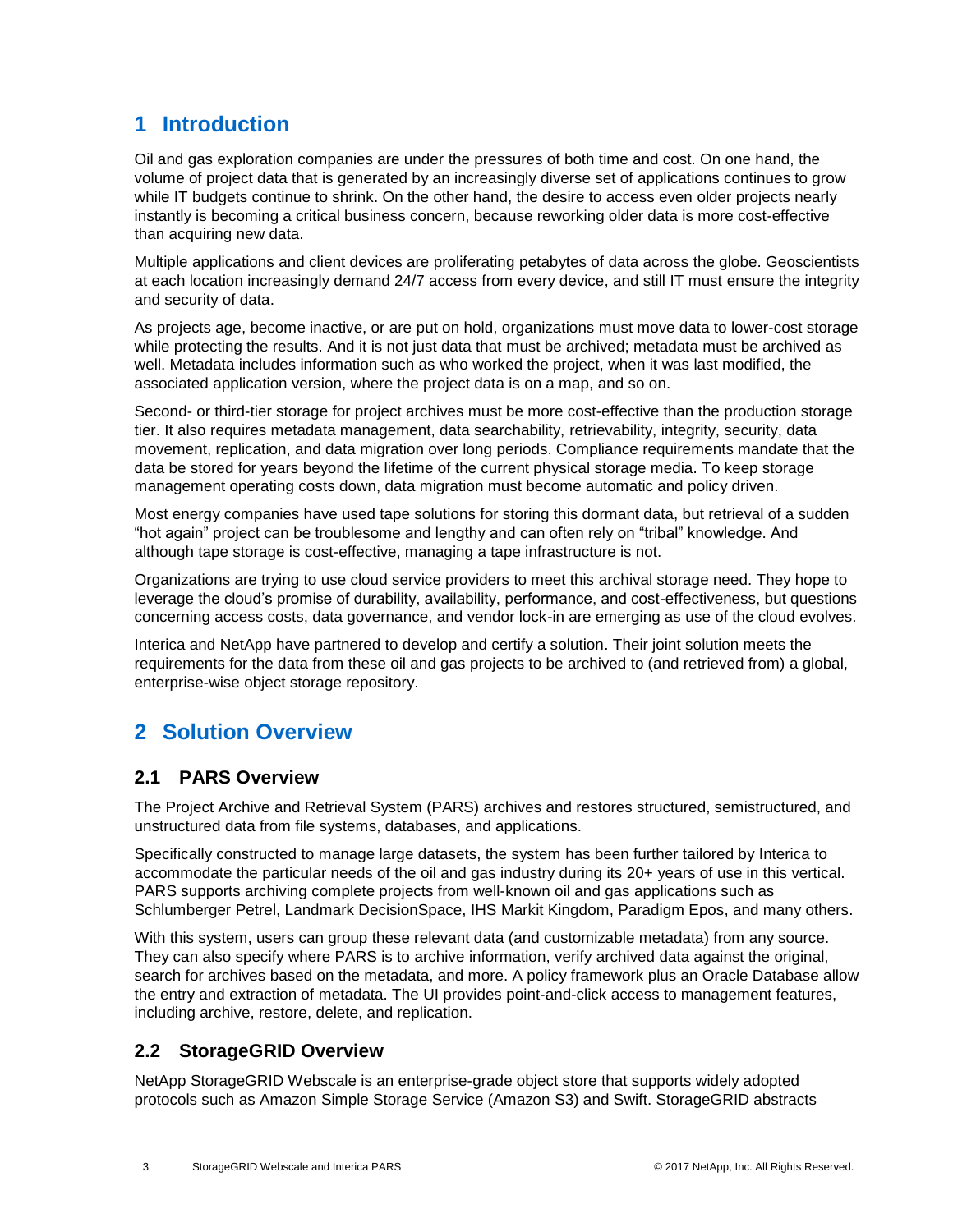storage resources across multiple logical and physical data centers. All resources are presented in a common namespace, enabling the service to continue uninterrupted through hardware and software upgrades and even through entire site outages.

NetApp StorageGRID Webscale can be deployed with various infrastructures. StorageGRID is a software-defined object-based storage platform that provides intelligent policy-driven data management. The ability to manage data while optimizing durability, protection, performance, and even physical placement across multiple geographies is key to meeting business requirements while reducing costs. Deploying NetApp StorageGRID Webscale with NetApp E-Series storage creates an enterprise-grade turnkey object storage appliance that is easy to deploy. Customers have the option to deploy Webscale nodes in any combination of virtual machines (VMs) on VMware or on OpenStack or as physical appliances.

StorageGRID Webscale:

- Delivers efficient, nonstop global operations on the premises and in the hybrid cloud
- Scales across multiple sites under a single global namespace
- Uses leading file and object-storage protocols for compatibility with your enterprise applications
- Lets you implement policy-driven, automated storage management
- Supports multitenancy and identity federation
- Provides a flexible deployment model, supporting both appliance and virtualized environments (software defined)
- Can reduce data storage costs compared with file-based storage systems

# <span id="page-3-0"></span>**3 Solution Architecture**

**Figure 1) Configuration of PARS and StorageGRID Webscale tested in-house.**

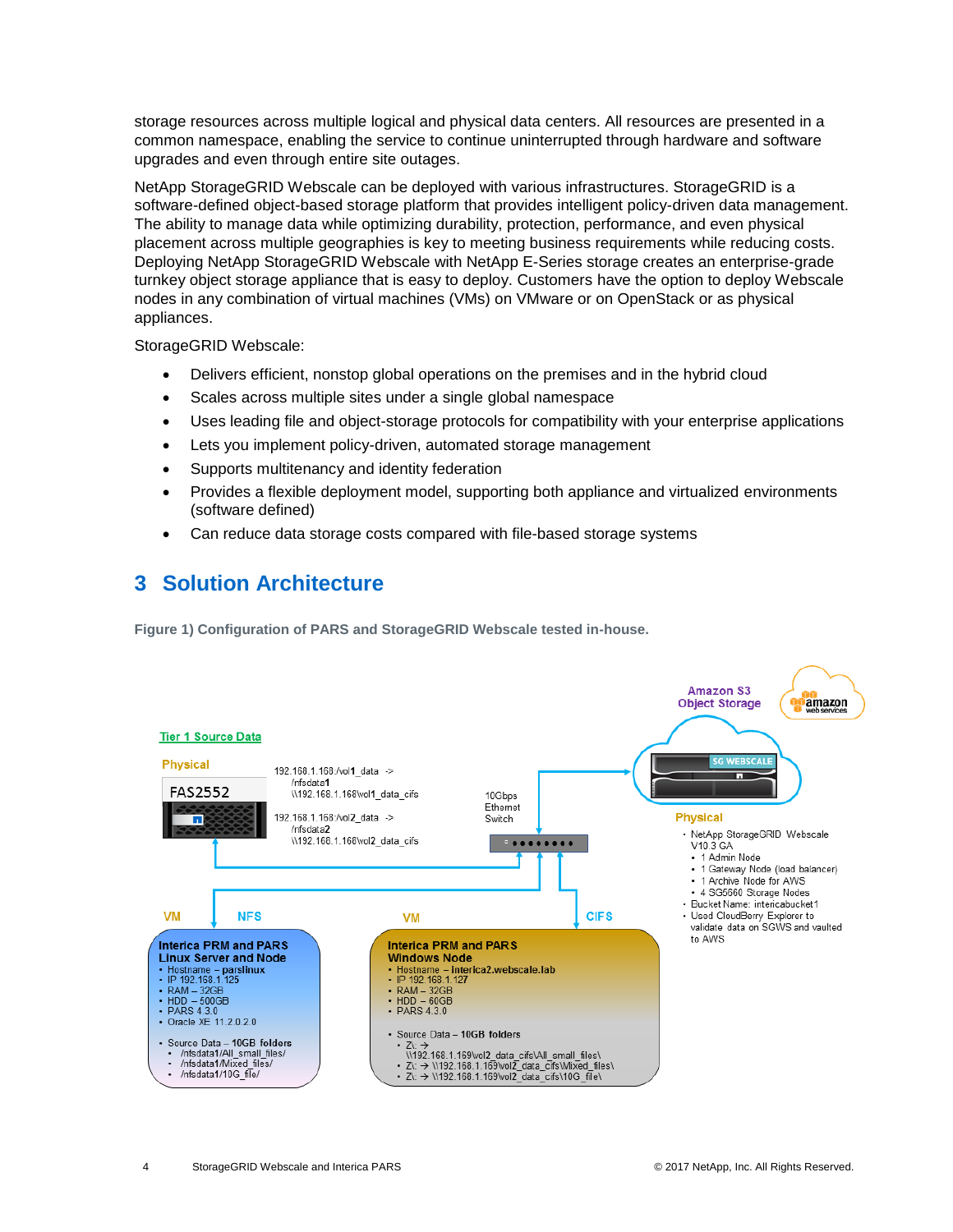Figure 1 shows a configuration that was tested in-house to certify PARS with NetApp StorageGRID Webscale. These components are the minimum required for a successful installation, except for the four storage nodes that are used. The minimum number of storage nodes required for a StorageGRID installation is three.

The source data was on a FAS2552 storage controller over 10GbE network connectivity. The input data represented what a typical oil and gas interpretation project would contain: seismic, well, interpretation data, and other project files. Through the PARS application, the project data was discovered and archived from the NetApp FAS2552 storage over both the NFS and CIFS/SMB protocols. These protocols are the most common for accessing projects that are used by applications in the upstream geo-computing environment.

Depending on the customer's requirements, this configuration can be expanded to multiple geographic sites. The StorageGRID configuration can be extended, with the global namespace, to up to 16 sites. Although each site must have a minimum of three storage nodes, sites do not need to be symmetrical in number or capacity of storage nodes per site.

**Note:** StorageGRID Webscale can scale to up to 16 sites (data centers), 100 billion objects, and 70PB in size.

# <span id="page-4-0"></span>**4 PARS Configuration and Best Practices**

There are subtle variations in setting up an Interica Project Resource Manager (PRM) and PARS system so that it is simple, secure, efficient, and easy to work with. The configuration shown here gives one such example. Various system architectures and unchangeable legacy data management processes might require changes to this configuration. For those scenarios, a consultant is generally recommended. Against a purist philosophy, the list does indeed mix policies and practices, but it is intended to be a short guide and yet have meaningful information that can be readily put to use.

# <span id="page-4-1"></span>**4.1 Users**

To set up users:

- 1. For parity, create at least two users for each role or role combination.
- 2. Give the most senior data managers a role combination of server administrator and module administrator so that they can fully manage the PRM and PARS system. A PARS audit log tracks actions by users.
- 3. It is not recommended to create more than three users with server administrator and module administrator privileges unless the users communicate well and frequently about changes to PARS and the surrounding geotechnical environment.

# <span id="page-4-2"></span>**4.2 Catalogs**

Create catalogs based on business units. A catalog is the highest categorization level of archives.

So that test archives are not mixed in with production archives, always have a TEST catalog with archive sets that have a TEST<sup>\*</sup> archive destination.

# <span id="page-4-3"></span>**4.3 Archive Sets**

Create archive sets based on geographic areas. Some companies align their application project area names (for example, R5000 districts) with their PARS archive sets. This approach is the best practice because everything is logical, well thought out, and aligned for simplicity. Note that archive sets are associated with an archive destination. An archive set is the second-highest categorization level of archives.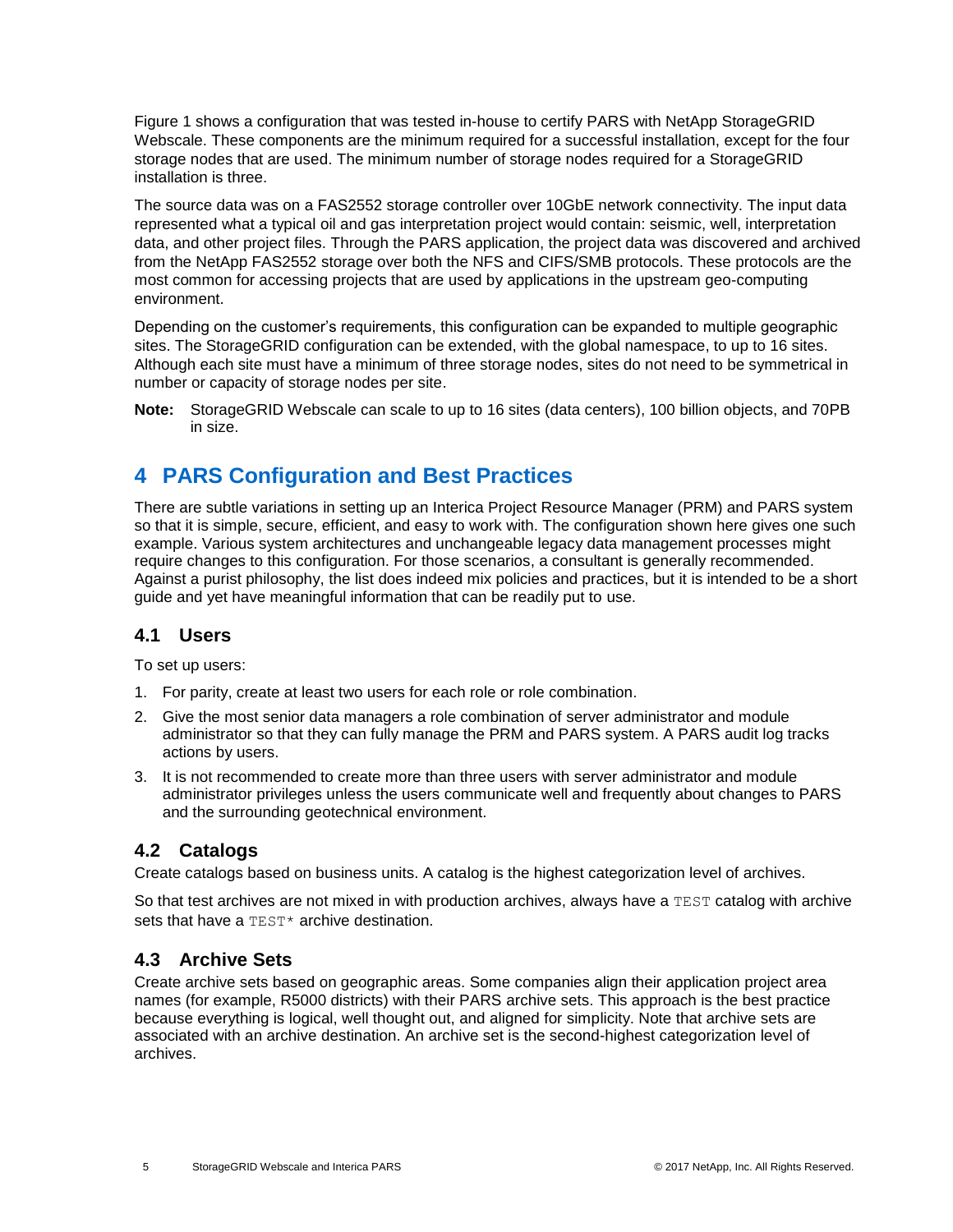# <span id="page-5-0"></span>**4.4 Destinations**

Create one or two production destinations with meaningful names that represent where the archive will exist. Examples include ARCHIVE & Bucket Name & for archives that go to an Amazon S3 archive destination, ARCHIVE DISK for archives that go to a disk file system, and ARCHIVE LTO5 for archives that go to an Interica IDS storage set called ARCHIVE\_LTO5. Create a TEST %Bucket\_Name%, TEST\_TAPE, and a TEST\_DISK destination for testing archives. Fewer destinations mean fewer items to manage. PARS and IDS (for tape) handle where the archives exist, and it is easy to find out exactly where they are—down to the object storage bucket, file system, or tape media if necessary.

### **Cloud Object Storage Destinations**

A little more information is needed for this type of destination:

1. **Create an Amazon S3 endpoint first.** Following is an example of the PARS endpoint configuration dialog box. The information that you need from your object storage provider is in the first five fields and in the last checkbox in the dialog box.

| Add S3 Endpoints        |                                          | × |
|-------------------------|------------------------------------------|---|
| Name:                   | <b>SGWS GRID</b>                         |   |
| Access Key:             | 98CBK7ASDFGHJJKLN56B                     |   |
| Secret Key:             | HJ/MJ+3ERTpHu2bWERcvFL39a6sDp77DK/5qphBN |   |
| Endpoint URL:           | 192.168.4.230:8082                       |   |
| Protocol:               | <b>HTTPS</b>                             |   |
| Segment Size(MB):       | 500000                                   |   |
| Write Part Size(MB):    | 10                                       |   |
| Write Part Concurrency: | 30 <sub>i</sub>                          |   |
| Read Part Size(MB):     | 5                                        |   |
| Read Part Concurrency:  | 30:                                      |   |
| Use Path Style Access:  | ☑                                        |   |
| Test S3 Endpoint        | Cancel<br>ОΚ<br>?                        |   |

- 2. Set the Segment Size to 1GB or 1024MB. Testing was performed with 2GB segment sizes, also, and no appreciable performance gains were shown. Segment Size is used to segment the archives where a particular Amazon S3 destination does not support multipart reads. It therefore allows PARS to support the restoration of selected smaller segments of the archive for a subset or partial restore. Segmentation also confirms that no archive in the cloud exceeds the 5TB limit that is currently in effect.
- 3. Set the Write Part Size and the Read Part Size to 5MB each. This setting gave the best archive and restore performance during PARS certification testing against NetApp StorageGRID Webscale cloud object storage.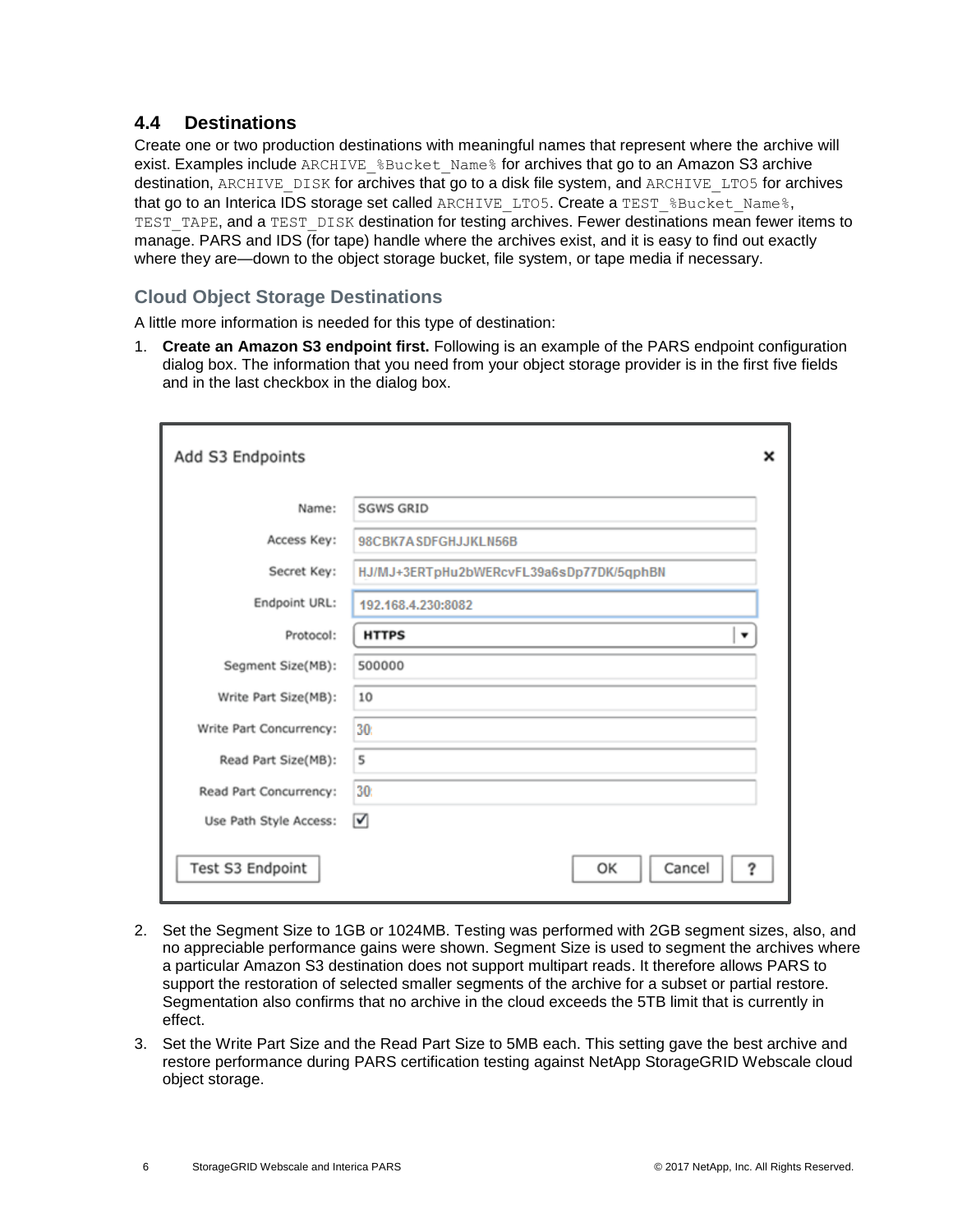- 4. Set the Write Part Concurrency and the Read Part Concurrency (number of I/O threads) to 30 each. This setting gave the best archive and restore performance during PARS certification testing against NetApp StorageGRID Webscale cloud object storage.
- 5. Select the Use Path Style Access box if you want to access Amazon S3 buckets in the following way:

<http://endpointurl/bucketname>

If this field is not selected, Amazon S3 buckets are accessed as follows:

[http://bucketname.endpointurl](http://bucketname.endpointurl/)

In most cases, Use Path Style Access should be selected. However, sometimes (if you're accessing an endpoint by way of a proxy server, for example) it might be possible to access a bucket only by using "nonpath style."

# <span id="page-6-0"></span>**4.5 Users and Groups**

To set up users and groups:

- 1. Try to group into fewer than 20 the areas that you work and create the archive sets with the same names as those areas. Start small and grow the areas and archive only after careful thought. **Capture more detailed area information in the actual archive metadata.** A good list to start with is:
	- North America
	- Gulf of Mexico (optional)
	- South America
	- Alaska (optional)
	- North Sea (optional)
	- Europe
	- Middle East
	- Asia
	- Africa
	- India
- 2. If only the PARS module administrators will be archiving, then disregard the following setup of other users and groups (items 3 through 7).
- 3. Create PARS groups based on the areas being worked.
- 4. Create PARS users and assign them to the PARS groups that match the areas in which they work.
- 5. Give PARS groups view access to the catalog that is associated with the business unit within which they work.
- 6. Give PARS groups view-only access to the archive sets that are associated with the area within which they work.
- 7. Give PARS groups view-only access to the application connectors if you want them to build archive jobs and submit them to the pending queue. That way, the archive jobs can later be run by a senior data manager after the manager has inspected them. This approach helps confirm that all metadata has been input correctly and that the number of jobs that run on the system at any one time is balanced.

### <span id="page-6-1"></span>**4.6 Schedules**

Create predefined schedules that allow the project list and archive jobs to be performed when the network and NAS systems are least active. Work with IT to understand the IT backup windows and when the system is most active. Following is a good set of example schedules:

Monday–Friday at 6 p.m.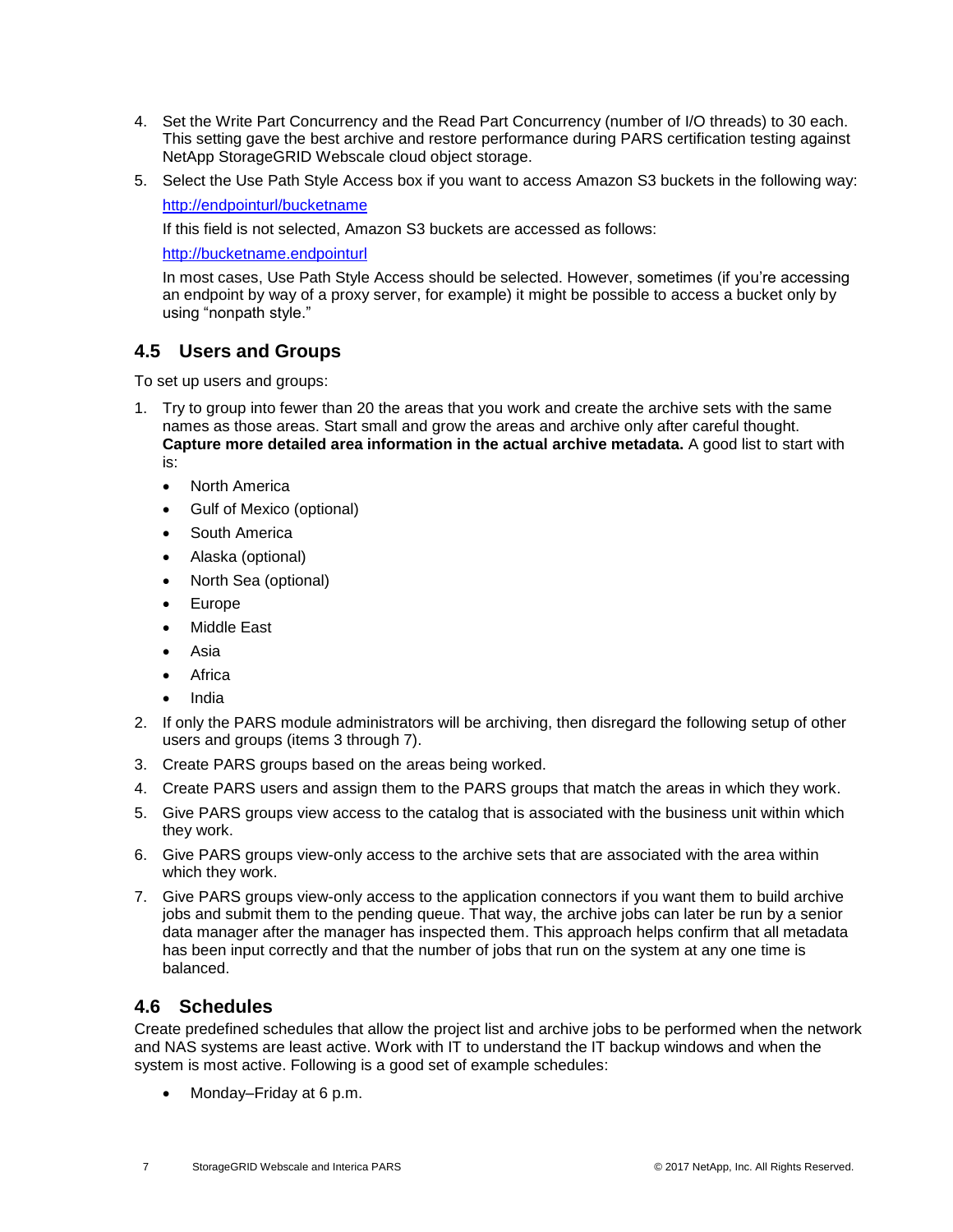- Monday–Friday at 9 p.m.
- Monday–Friday at midnight
- Monday–Friday at 3 a.m.
- Saturday at midnight
- Saturday at 3 a.m.
- Saturday at 6 a.m.

# <span id="page-7-0"></span>**4.7 PRM and PARS Application Connectors**

To set up application connectors:

- 1. Under the General tab, name the application connector the same as the application under which projects will be archived.
- 2. The Source Nodes tab is for file browse–type application connectors. Add only a list of the file systems in which the data that you want is expected to be found. Do not put just  $/$ , a.k.a. the root file system, as a path here. If you do, you might get archives with data that you don't want because **all** file systems live under /, and any of them could be selected.
- 3. Under the Parameters tab:
	- a. Filename Format—For content clarity when searching log files, a best practice is to use the macro %op %appname %project %date %time to name the archive files.
	- b. Job Log Directory—Always put the application connector name here. Log files are divided by this directory (grouped by application). This approach avoids one directory having all the log files and makes it easier to find them.
	- c. Archive Verify: User Selectable—Select On. (Verifying that the archive is good by reading it back from the destination media and by performing a bit-by-bit comparison with the source data files is a best practice in most cases.)
	- d. Follow File Links—Select Always On. (If file links are encountered, follow them and archive the linked file.)
	- e. Follow Directory Links—Select Always On. (If directory links are encountered, follow them and archive the data in the linked directory.)
	- f. Delete After Archive—Select Always Off. (You can use this option only for simple application connectors, and it is a best practice to have the user or data manager manually delete the source project data after archiving.)
	- g. Restore Verify: User Selectable—Select Off. (Generally, you don't need to verify that the data restored was actually the same data on the archive media.)
	- h. Overwrite—Select Always Off. (This approach prevents accidental overwriting of data during a restore.)
	- i. Logging Options—Select Show Full Path. (This selection provides a good balance between presenting file name only and a detailed list of all files in the log.)
- 4. For Metadata, a check across all application connectors for consistency is recommended. Defining consistent and meaningful metadata across all applications that provide a similar function, for example, seismic interpretation, is recommended. This approach adds value to the archive asset for the company, and it helps the future restorer understand what is in the archive even if tribal knowledge about the archived data is long gone.

However, the metadata added to each application connector should not result in a list that is so onerous to add that it will never be manually entered. When possible, make PARS pick lists of the metadata. Table 1 is a reasonable list of manual metadata to add to each application connector. Note that PARS has much more metadata that is added to the archive automatically by default.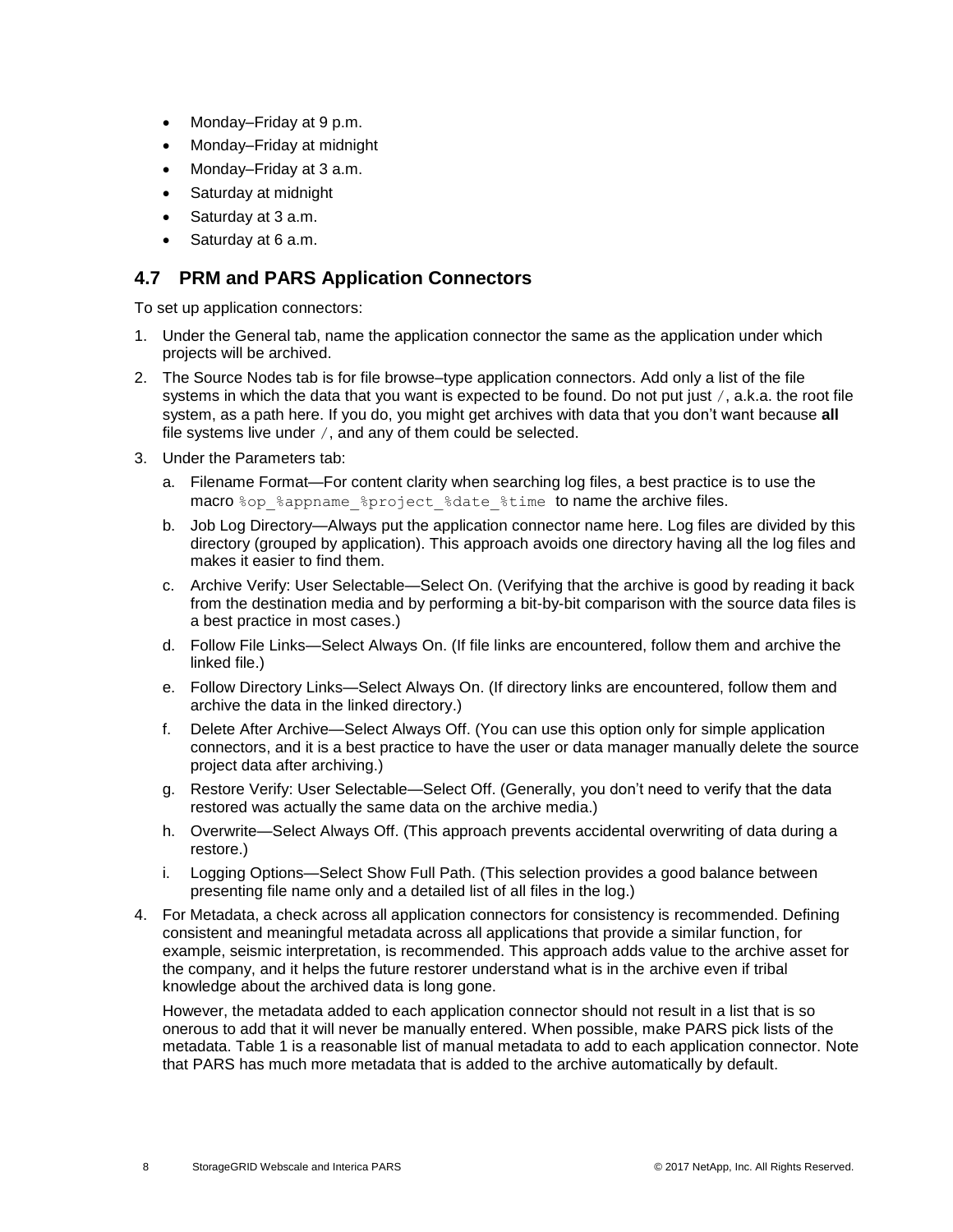<span id="page-8-1"></span>

|  | Table 1) Metadata to add manually. |  |  |
|--|------------------------------------|--|--|
|--|------------------------------------|--|--|

| <b>Metadata Name</b>       | <b>Mode</b>                         | <b>Help Comment</b>                                                                                                                                                                |
|----------------------------|-------------------------------------|------------------------------------------------------------------------------------------------------------------------------------------------------------------------------------|
| <b>Project Type</b>        | <b>User</b><br>Selectable/Optional  | Standalone, Master, Shared, Subproject, Interpretation Project,<br>Survey, 2D, 3D, etc.                                                                                            |
| <b>Requestor</b>           | <b>User</b><br>Selectable/Mandatory | Person or group requesting that the archive be performed (archive<br>initiator).                                                                                                   |
| <b>Archive Type</b>        | User<br>Selectable/Mandatory        | Why the archive is being performed; e.g., milestone, inactive<br>project, etc.                                                                                                     |
| <b>Country</b>             | <b>User</b><br>Selectable/Mandatory | Country with the most jurisdiction over the project extent.                                                                                                                        |
| Area                       | User<br>Selectable/Optional         | Main geographical or business areas of the project.                                                                                                                                |
| <b>Field</b>               | <b>User</b><br>Selectable/Optional  | Fields covered by the project.                                                                                                                                                     |
| <b>Basin</b>               | <b>User</b><br>Selectable/Optional  | Basins covered by the project.                                                                                                                                                     |
| <b>Business Dept/Unit</b>  | <b>User</b><br>Selectable/Optional  | Business department and or unit.                                                                                                                                                   |
| <b>Application Version</b> | <b>Automatic/Manual</b>             | The version of the application to which the project belongs. Make<br>a manual pick list if not automatic for the application connector.                                            |
| <b>Project Extent*</b>     | <b>Automatic/Manual</b>             | Minimum and maximum latitude and longitude bounding the<br>project. Can also be a single point or polygon set of latitudes and<br>longitudes.                                      |
| <b>Display Projection</b>  | <b>Automatic/Manual</b>             | Display or project CRS (Cartographic Reference System) + datum;<br>e.g., map projection such as UTM15, state plane, etc.                                                           |
| <b>Storage Projection</b>  | <b>Automatic/Manual</b>             | Master CRS (Cartographic Reference System) + datum; e.g.,<br>original or stored master projection such as UTM15, state plane,<br>etc.; loaded into master project.                 |
| <b>Datum</b>               | <b>Automatic/Manual</b>             | Geodetic datum if not included with preceding projections; e.g.,<br>World Geodetic System (WGS) 1984.                                                                              |
| <b>Attached File**</b>     | <b>Automatic/Manual</b>             | HTML links to one or more files (reports, maps, images, etc.)<br>associated with application project. Files to be placed in default<br>path/name to be picked up during archiving. |

\* Might not always be automatic; might have to be drawn or pasted into decimal degree fields where not supported yet.

\*\* Might not always be automatic; if not automatic, then place attached files in an Attached Files folder in a top-level project directory.

- a. Catalogs—Check the catalog box to have an application connector show up in the appropriate catalog during the archive process.
- b. User Access—Assign privileges to users and groups based on previously mentioned steps.

# <span id="page-8-0"></span>**4.8 PRM Project Discovery and Statistics Scans**

To set up these project scans:

1. Create project discovery scans (generates the project lists) with multiple applications and file systems selected so that they run more efficiently. PARS uses multithreaded scanning technology that excludes directories in which projects have been found. This feature results in faster scan times than if separate scans were set up for each application, covering overlapping file systems.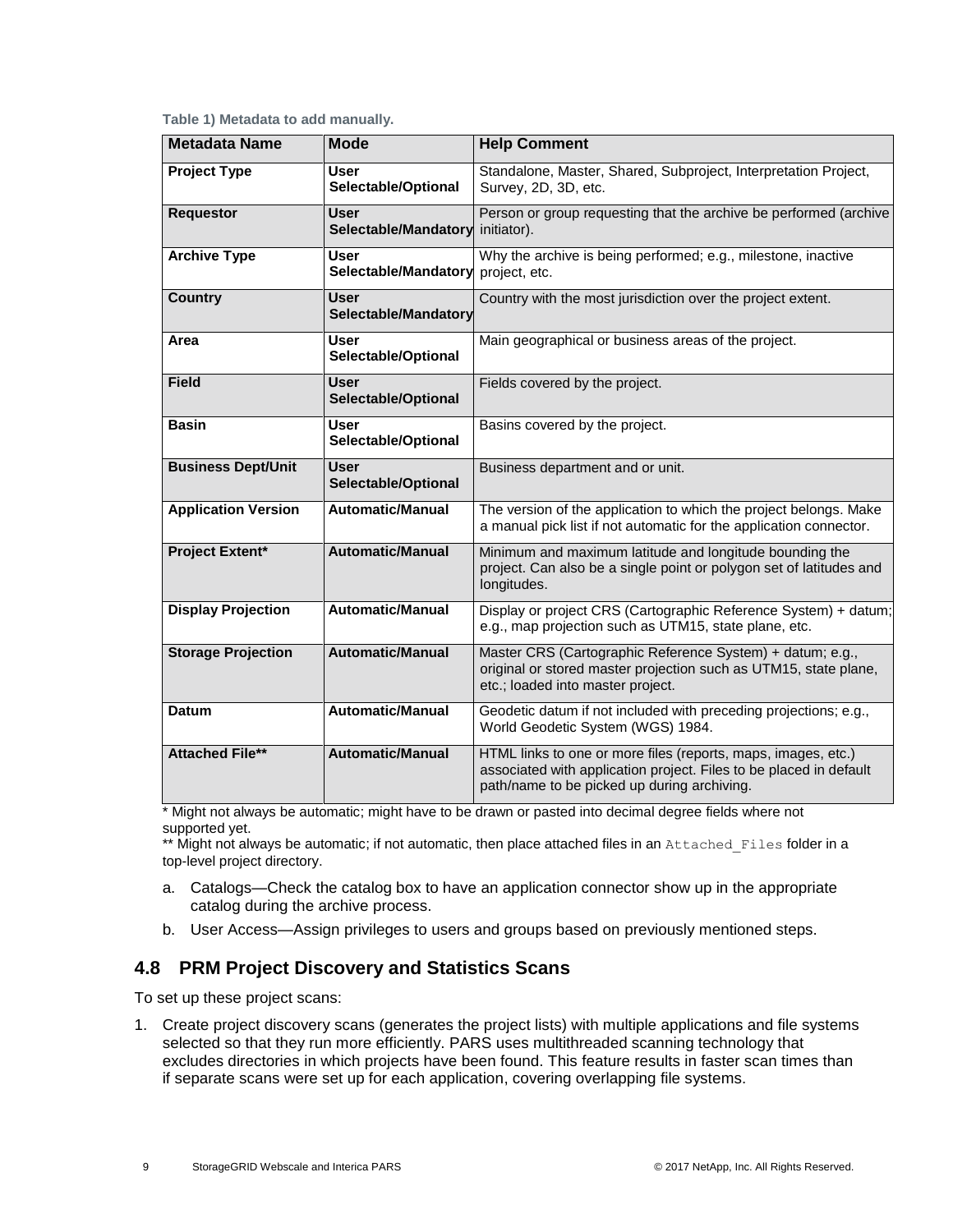- 2. Name the project discovery scans following this example:  $\alpha$  application1  $\alpha$  application2 %Application3… Project List.
- 3. You do not have to create project discovery scans for applications that have a system such as a central database from which a project list can be queried. For example, don't create project discovery scans for EPOS4, R5000, or GeoFrame projects.
- 4. Schedule project list scans to run nightly so that the project list for PARS archives and PRM statistics scans is never more than 24 hours old.
- 5. Create separate PRM project statistics scans per application for smaller, easier-to-read log files that are focused on the one application. These scans generally run longer than the project discovery scans because they are gathering the metadata.
- 6. Name the PRM project statistics scan following this example:  $\frac{1}{2}$  Application Statistics.
- 7. Run the first PRM project statistics scan manually after the system has been installed and validated for production. To allow time for analysis and action, schedule subsequent PRM project statistics scans to run monthly.
- 8. If the PRM project statistics scans are running longer than anticipated, set the Max Duration hours to a suitable window, such as 8 hours. The scan then runs only when scheduled and for the Max Duration hours that you set. The next scan starts where the previous scan left off. Multiple scans result in obtaining statistics for all the projects that are discovered in the discovery scans.

# <span id="page-9-0"></span>**5 StorageGRID Configuration**

# <span id="page-9-1"></span>**5.1 Configure NetApp StorageGRID for HTTPS**

A best practice is to configure StorageGRID to use a Secure Sockets Layer (SSL) certificate that is provided by a certificate authority (a commercial SSL or one provided by a customer's IT).

You must configure StorageGRID to use an SSL key. For more information, see "Configuring a Custom Server Certificate" in the "StorageGRID Webscale 10.3 Simple Storage Service Implementation Guide."

By default, the StorageGRID gateway node (load balancer) uses port 8082 for HTTPS communication. You can configure a redirect on the gateway node to use port 443. You can also use third-party or opensource load balancers if you prefer.

# <span id="page-9-2"></span>**5.2 Configure StorageGRID for PARS**

After StorageGRID has been configured, an endpoint (Amazon S3) can be configured for ingest from the PARS application:

- The StorageGRID administrator creates an Amazon S3 account to be used by PARS and provides the following information:
	- Access Key ID
	- Secret Access Key
	- Endpoint, typically a DNS entry pointing to a StorageGRID gateway node IP and port 8082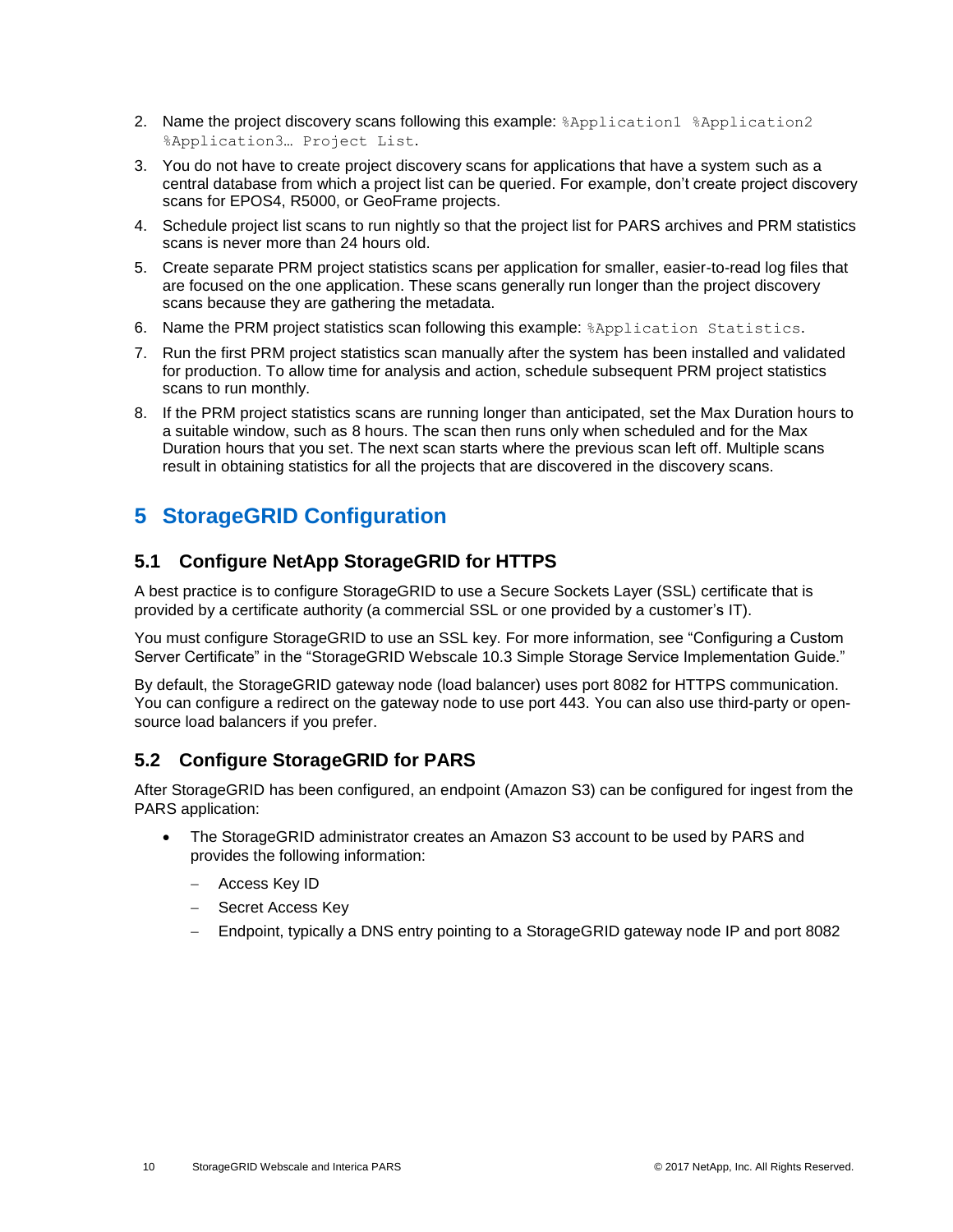|  | Save Keys |  |
|--|-----------|--|
|  |           |  |

A The Access Key and Secret Access Key will not be accessible once this dialog is closed. Please retain a copy of these keys by using the Download option or copying them directly.

| Access Key ID:     | E16Z1KYPD3AOAW91UYXX                     |
|--------------------|------------------------------------------|
| Secret Access Key: | H7gsz2kYFTPg86V5UVBfCLNE6Nly7RFKKa1VH0MR |
|                    |                                          |

Create an information lifecycle management (ILM) policy to protect and distribute PARS data.

Download

Finish

# <span id="page-10-0"></span>**5.3 Data-Protection Options**

Before you deploy this solution, consider the customer's high-level IT infrastructure and access patterns:

- To how many sites will the solution be deployed?
- From where will the data be accessed?
- Is a disaster recovery plan in place?
- What level of failure does the customer want to protect against?
	- Data center or regional disaster
	- Single node or server failure

StorageGRID is designed to be a multisite, eventually consistent object store. Customers can choose to implement a single site or up to 16 sites. Sites are logical. They can be geographically separated or within a physical data center, depending on the data-protection level that the customer requires.

Data ingested into the StorageGRID solution is protected at multiple levels. With object storage, the concept of primary and disaster recovery data centers no longer applies. Data is placed as per the policy; data can be stored in a single site or can be replicated across all sites. Every site is active for ingest and retrieval, greatly simplifying business continuity planning. A single namespace is presented to the application, Interica PARS in this example. PARS must know only the endpoint address and bucket.

PARS objects (archive segments) are 1GB in size as long as the segment size is set to 1024MB per the PARS Endpoint Configuration dialog box. This makes them an excellent candidate for erasure coding data protection. To PARS, an archive on an Amazon S3 destination appears as a single file even though it could be split into segments. Therefore, if it is replicated to a destination where segmentation cannot occur, it appears as a single file again.

For details about creating a data-protection policy, see the StorageGRID Webscale Administrator Guide, [https://library.netapp.com/ecm/ecm\\_download\\_file/ECMLP2411995.](https://library.netapp.com/ecm/ecm_download_file/ECMLP2411995)

### <span id="page-10-1"></span>**5.4 ILM Configuration**

The StorageGRID administrator can choose to configure a specific ILM rule for PARS data or simply use ILM rules that are already in place.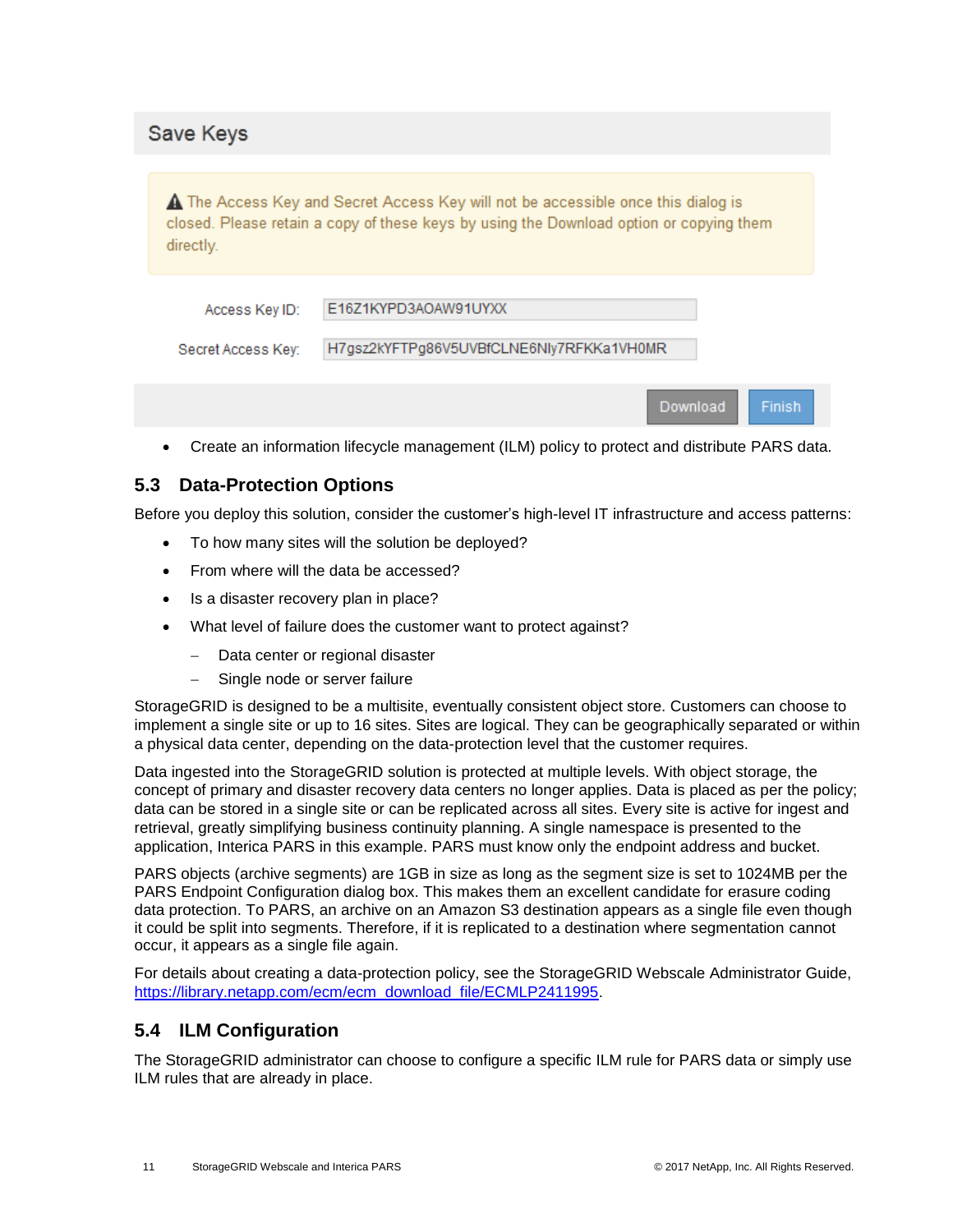Data placement and protection within the grid are driven by ILM policy. This policy defines the type of replica that is stored and how many and where in the grid the objects are stored. ILM policy is driven by system or user metadata. Customers can choose any quantity and combination to meet data-protection and service-level agreements. Also, any combination of replica types and moves from one type to another over time, based on access or other metadata, can be configured.

Supported replica types are:

- Full copies—one or many
- Erasure coded
- Tape
- Cloud tier (requires an archive node, see section 5.5)

For details about constructing and managing ILM policies, see the StorageGRID Webscale Administrator Guide, [https://library.netapp.com/ecm/ecm\\_download\\_file/ECMLP2411995.](https://library.netapp.com/ecm/ecm_download_file/ECMLP2411995)

# <span id="page-11-0"></span>**5.5 Archive to External Amazon S3 Destination (Amazon Web Services)**

The archive node, set up through the StorageGRID administrator GUI, provides an interface through which object data is sent to an external archival storage system for long-term storage. You can configure an archive node to target any external archival storage system that can interface with the StorageGRID Webscale system through the Amazon S3 API, such Amazon Web Services (AWS).

Objects that are stored in StorageGRID can be vaulted to an AWS endpoint upon initial ingest of the object or later. In both cases, information lifecycle management (ILM) policies are configured through the StorageGRID Webscale GUI where the archive node is selected as the target for content placement. AWS then stores and manages the object itself; however, the vaulted object's metadata is kept on the storage nodes within StorageGRID. This approach is taken for proper and complete retrieval if an ILM policy dictates it, or for the simple restore of the data from the PARS application, in this case.

If you want to restore an archive project that has been vaulted to AWS, you can simply use the PARS web UI to restore the project as normal. PARS knows that the project has been archived to StorageGRID and requests a GET for the data. StorageGRID knows that the project has been vaulted to AWS and issues another GET for the data. This process occurs seamlessly, from the PARS user's standpoint.

# <span id="page-11-1"></span>**6 Sizing Considerations**

# <span id="page-11-2"></span>**6.1 PARS Sizing**

Following are the requirements for hardware and OS on which to install PARS, for both Microsoft Windows and Linux.

### **Requirements for PARS Windows VM or physical server:**

- OS—Windows Server 2012, 64 bit, joined to a Microsoft Windows Active Directory domain with DNS working between all servers and storage in the test architecture
- Two quad-core CPUs
- 32GB RAM
- 500GB disk space for application installation
- 10Gb Ethernet
- PARS 4.3 licenses to be supplied by Interica (**a service account with domain administrator privilege is necessary to install and configure PARS and for PARS service to run**)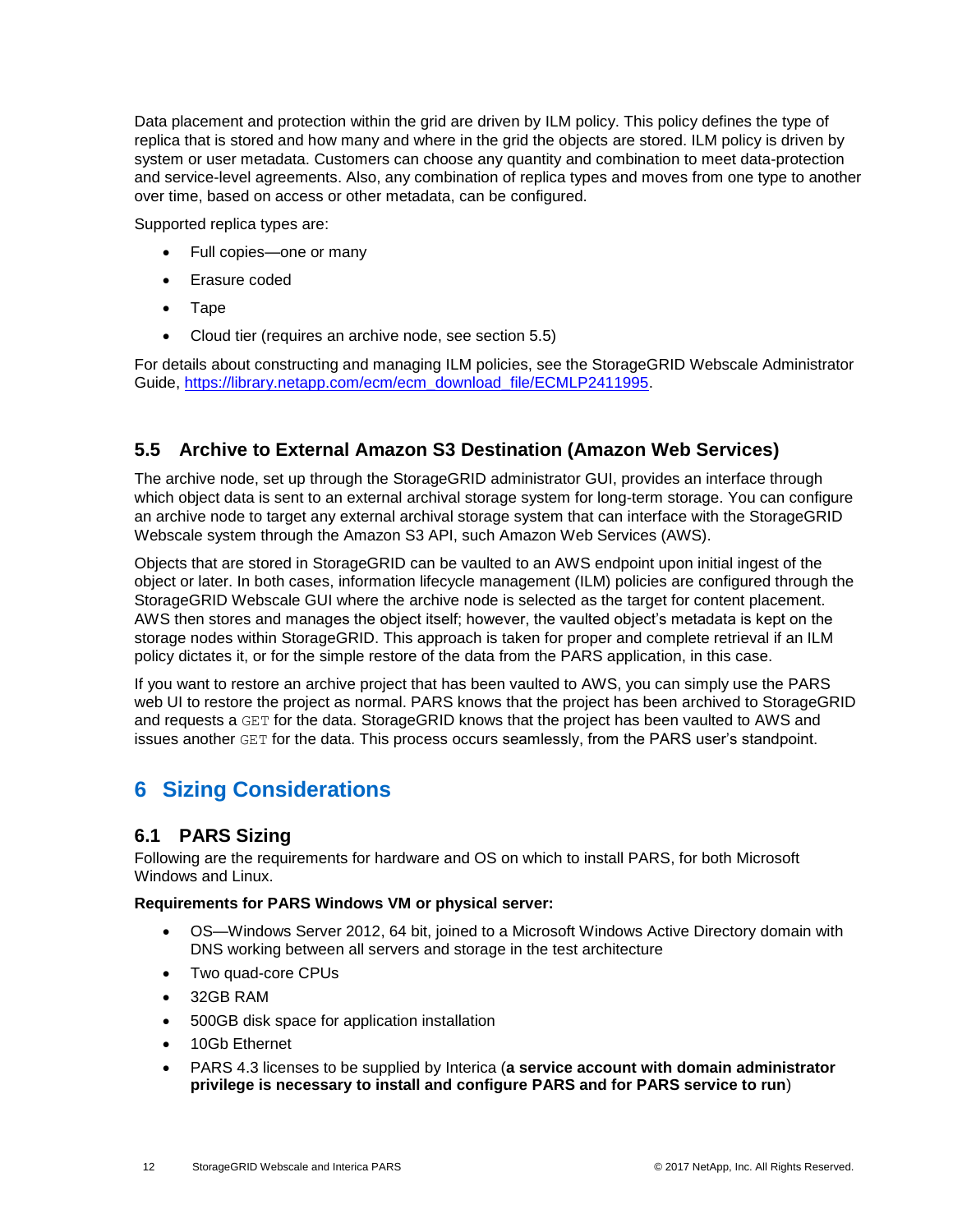#### **Requirements for PARS Linux VM or physical server:**

- Linux OS—Red Hat or CentOS 6.x, 64 bit, with DNS working between all servers and storage in the test architecture
- Two quad-core CPUs
- 32GB RAM
- 500GB disk space for application installation
- 10Gb Ethernet
- PARS 4.3 license to be supplied by Interica **(root or sudo access is necessary to install and configure PARS and for PARS service to run)**

#### **Database requirements:**

- Oracle 10 or 11 installed locally on any PARS server or on a remote server; client database administrator or Interica to create the schema at installation
- SQL Server 2012 installed locally on the Windows PARS server or on a remote Windows server; client database administrator or Interica to create the schema at installation

### <span id="page-12-0"></span>**6.2 StorageGRID Sizing and Performance**

NetApp StorageGRID sizing depends on several factors, including:

- Number of storage nodes in a grid
- Number of gateway nodes in a grid
- Types of storage in use (SSD, NL-SAS, archive tape and cloud, or third-party array)
- Number of objects in the grid
- Workload (read- or write-heavy; small or large objects, and so on)
- Number and type of replicas (erasure coded or full replication copy)
- Data center design (number of sites, number of nodes per site)

PARS typically is considered to be a large object workload, meaning that it includes a few large objects instead of many billions of small objects. For large object workloads, denser storage nodes such as the NetApp SG5660 appliance are recommended. A typical PARS archive of a project can range from 10GB to 100GB+.

Each StorageGRID storage node supports up to 375 million objects—with a minimum of three storage nodes per site, so the object count should not be a gating factor in archiving PARS objects. However, object count should still be considered, especially if StorageGRID will host storage for other applications (other than PARS).

A StorageGRID sizing calculator is available for properly designing options such as erasure coding, the number of sites, the number of storage nodes, replicas, and so on. For assistance, contact your local NetApp sales systems engineer.

Detailed performance characteristics of StorageGRID Webscale are documented in TR-6773: "StorageGRID Webscale Performance", available upon request.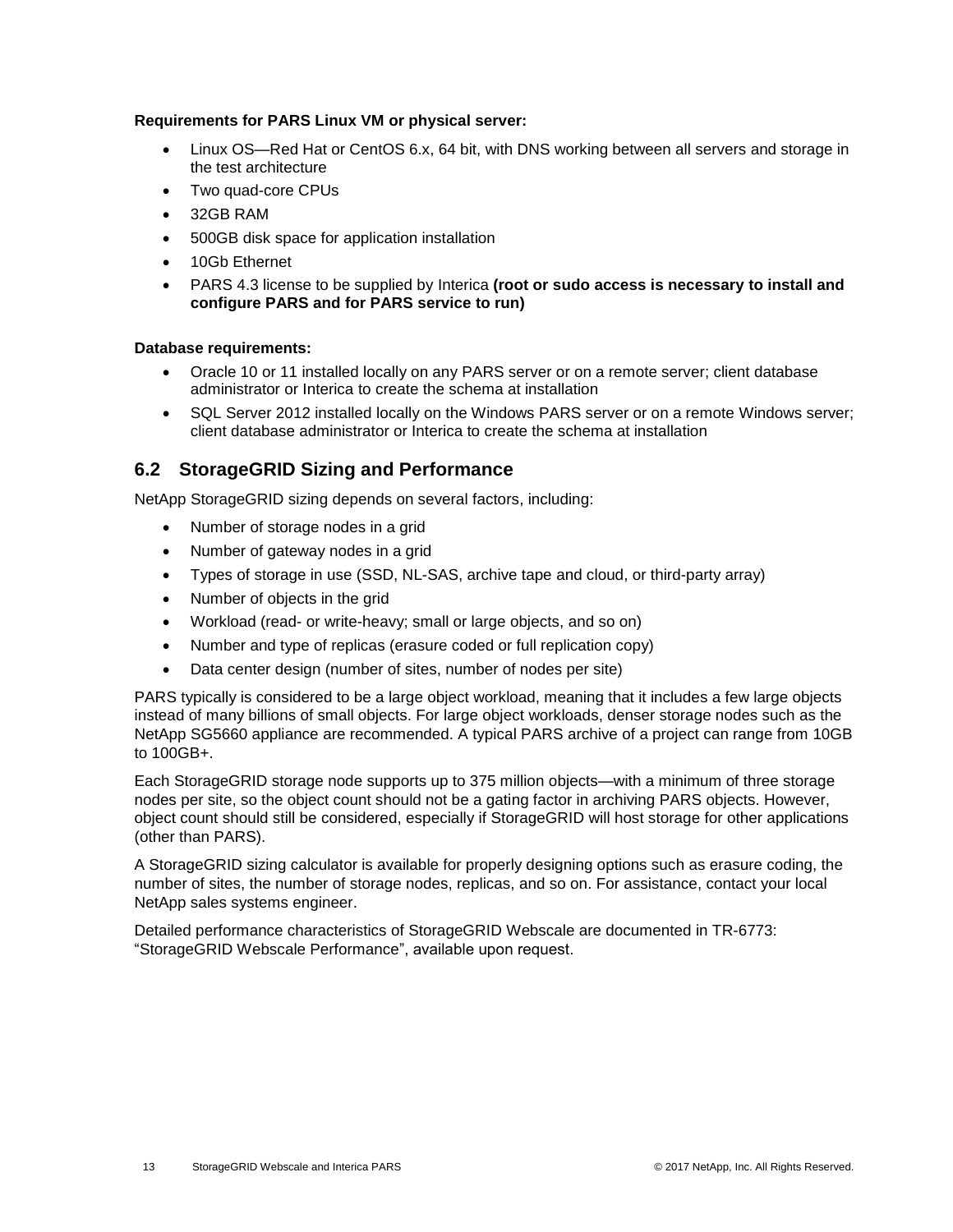# <span id="page-13-0"></span>**7 For More Information**

### **About NetApp**

Leading organizations worldwide count on NetApp for software, systems and services to manage and store their data. Customers value our teamwork, expertise and passion for helping them succeed now and into the future. [www.netapp.com.](http://www.netapp.com/)

### **About Interica**

Interica is the new force in E&P data management, delivering integrity, control, access and efficiency to data owners and users in Oil and Gas, across the globe. We provide a growing range of specialist software and service-based solutions that help you to manage your subsurface data more effectively, to improve decision making and hence generate value for your organization. Interica has been created by bringing together Enigma Data and InfoAsset. Established businesses with proven international success, securing the mission critical data of some of the world's largest organizations. [http://www.interica.com](http://www.interica.com/)